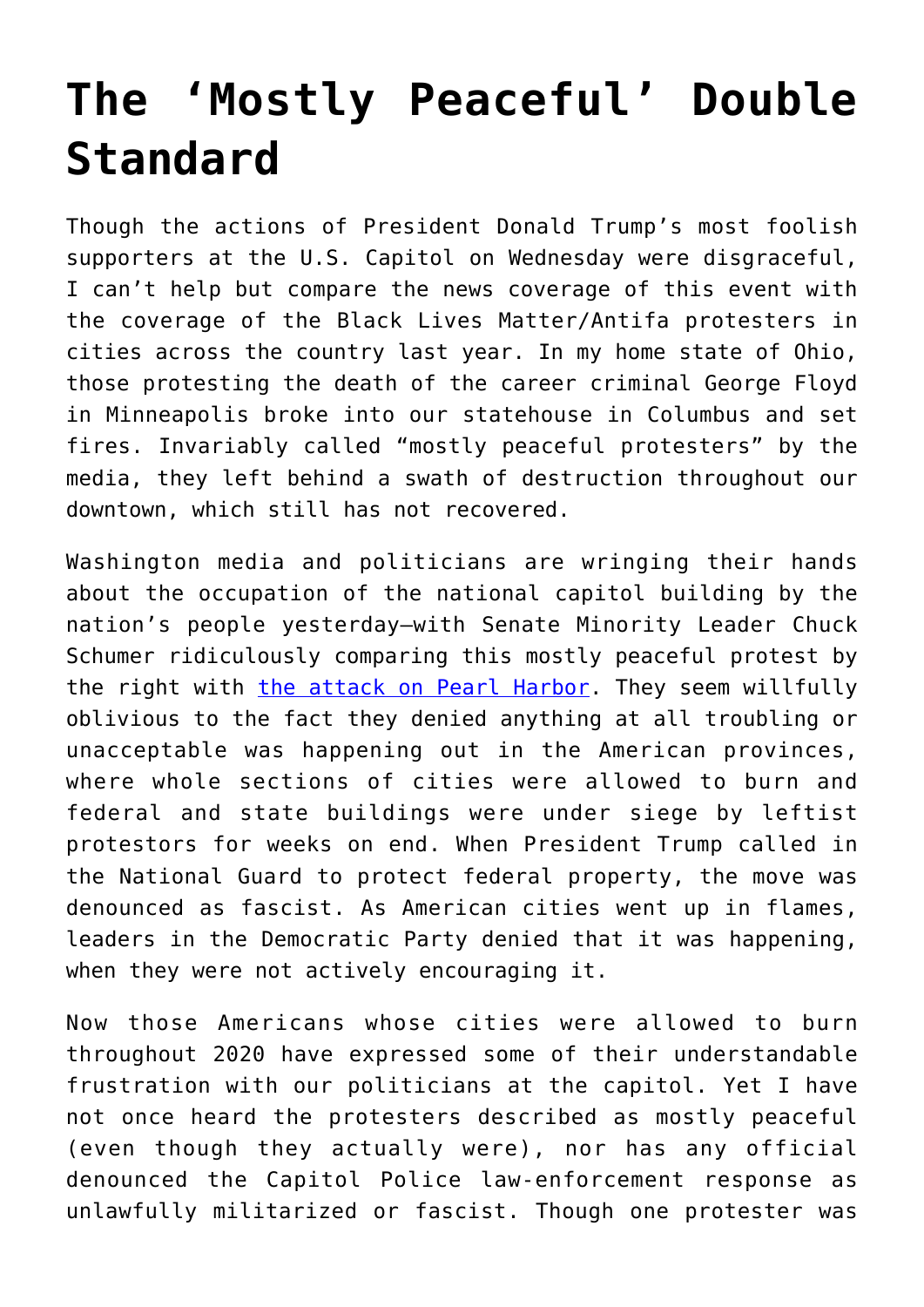tragically and brutally [shot and killed](https://www.theguardian.com/us-news/2021/jan/07/ashli-babbitt-woman-shot-and-killed-in-storming-of-us-capitol-named), a young female Air Force veteran named Ashli Babbitt, no anti-police pundit has denounced law enforcement, let alone demanded defunding police departments.

Just as astounding has been the media's repeated emphasis on debunking the protesters' concerns about the legitimacy of the presidential election, though they have totally ignored misrepresentations peddled by Black Lives Matter and Antifa. The media incessantly corrects assertions of voting irregularities, but last year allowed Black Lives Matter's allegations that police had declared open season on black bodies to go unchallenged, [despite obvious statistical data to](https://www.chroniclesmagazine.org/the-left-s-delusions-on-crime-and-policing/) [the contrary](https://www.chroniclesmagazine.org/the-left-s-delusions-on-crime-and-policing/).

Blacks and black-clad leftist radicals, unlike the rest of us apparently, have a "lived experience," which is uncontradictable and justifies their lashing out. No one is allowed to pierce their illusions, no matter how absurd or self-destructive. Now mostly white protesters on the right have asserted their lived experience, but to a completely different reaction from our media and political class. If any good is to come from the chaos of the last year, it might be that the electorate will insist on a single standard of lawabiding behavior for all protesters.

*(Correction: The third paragraph of an earlier version of this article incorrectly spelled Babbitt's last name with only one "t," based on initial press reports.)*

*Dear Readers,*

—

—

*Big Tech is suppressing our reach, refusing to let us advertise and squelching our ability to serve up a steady*